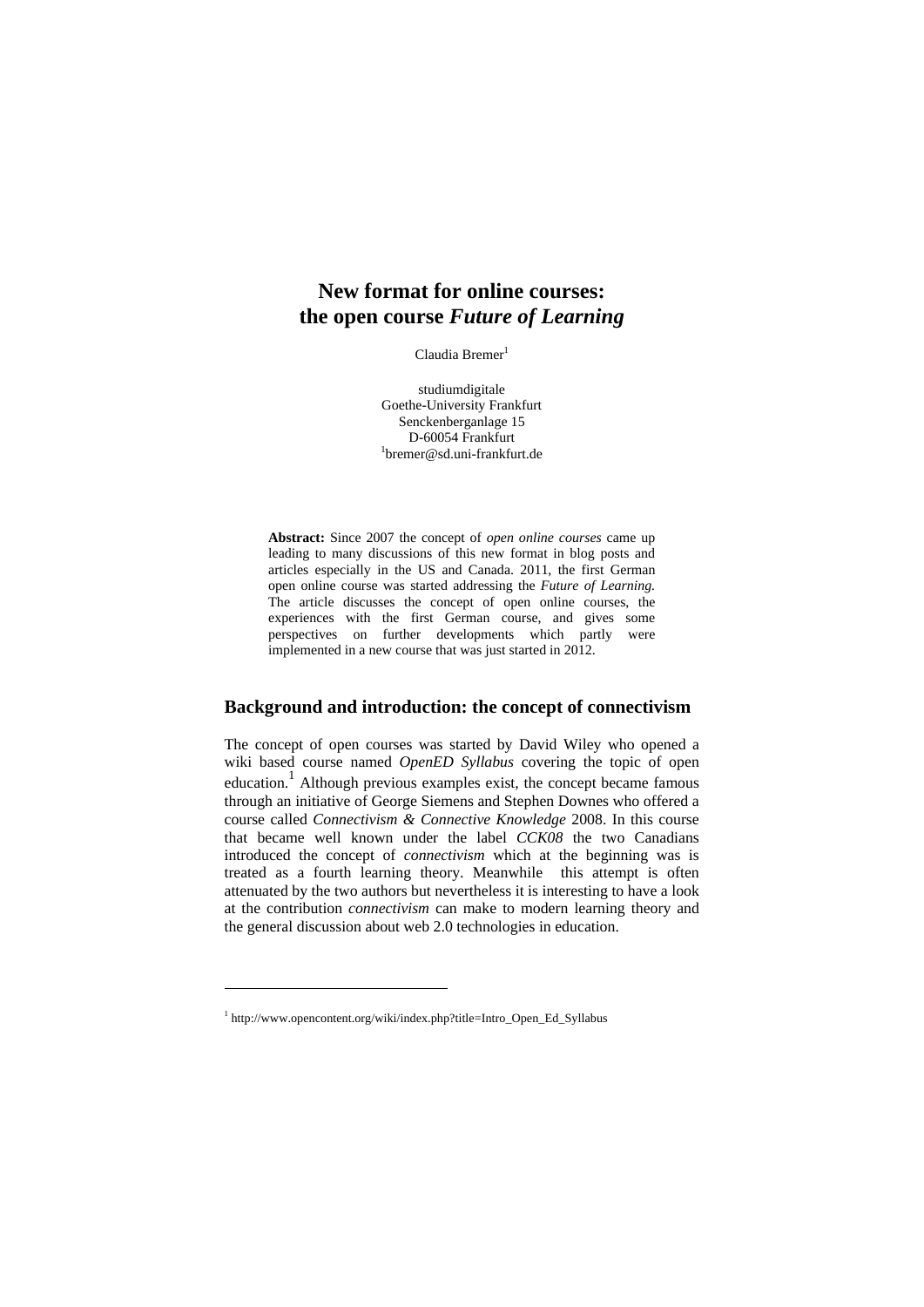According to Siemens, "learning […] is focused on connecting specialized information sets, and the connections that enable us to learn more are more important than our current state of knowing." [Si05] For him, learning does not necessarily takes place inside of us but "can reside outside of ourselves" and is "not entirely under the control of the individual" [Si05]. He states that new information is continually growing in networks worldwide at such as fast rate "that the ability to draw distinctions between important and unimportant information is vital."

Therefore he defined several *Principles of connectivism* [Si05]:

- Learning and knowledge rests in diversity of opinions.
- Learning is a process of connecting specialized nodes or information sources.
- Learning may reside in non-human appliances.
- Capacity to know more is more critical than what is currently known
- Nurturing and maintaining connections is needed to facilitate continual learning.
- Ability to see connections between fields, ideas, and concepts is a core skill.
- Currency (accurate, up-to-date knowledge) is the intent of all connectivist learning activities.
- Decision-making is itself a learning process. Choosing what to learn and the meaning of incoming information is seen through the lens of a shifting reality. While there is a right answer now, it may be wrong tomorrow due to alterations in the information climate affecting the decision.

Critics of this rather new concept state that elaborations on *connectivism* fail to build on any profound review of literature on learning theories published before. Therefore it does not relate to any prior work in this field such as theories of social learning and works such as Wenger's concept of *communities of practice* in which group members learn from each other through sharing information and experiences within the group [We98]. Although many consider *connectivism* as a new learning theory, Kop and Hill for example point out that it "continues to play an important role in the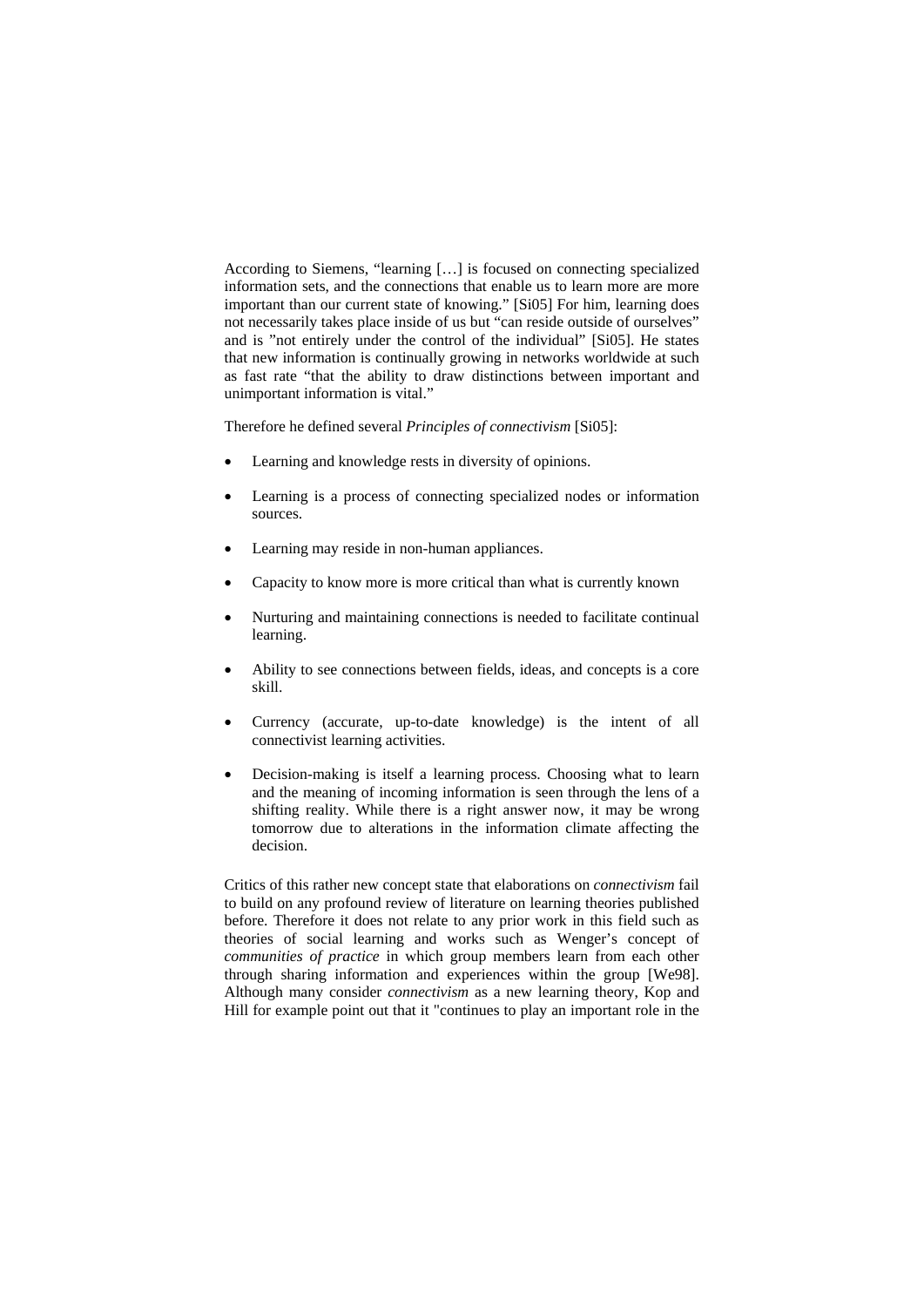development and emergence of new pedagogies, where control is shifting from the tutor to an increasingly more autonomous learner."

## **Open Courses**

In their first open course, "CCK08", George Siemens and Stephen Downes implemented some of their ideas on *connectivism*: the course was open and available to anyone who was interested in signing up. In particular, this openness is one of the major characteristics of an open online course. Because reference to the self organization competencies of the participants is part of its nature: everybody who participates defines his or her own learning objectives. The form of participation can range from just reading blog postings up to the contribution of posts on their own blogs or in other media tools. Just participants who want to receive official credit points or a certificate might get involved on a more formal base such as providing a certain amount of contributions.

With their first open online course, George Siemens and Stephen Downes attracted around 2,000 participants, a fact that created the expression *massive open course*' (MOOC). *MOOC* labels courses with a large number of learners. Meanwhile, many other institutions have offered open online course. For example, the university of Stanford started an open online course on artificial intelligence which attracted 160,000 enrollees out of which  $20,000$  completed the coursework.<sup>2</sup> But interesting enough: despite or maybe just because of the openness of the course, Stanford refused to formally recognize the achievements of the non-Stanford students. Instead, the students got a letter with their grade and class rank which was signed by the two professors who conducted the course. This fact raised the question around the value of such a certification. Michael Feldstein, a well known blogger on educational technologies, stated in the online magazine *Inside Higher Ed*: "If individual professors can begin to certify student competence, then that begins to unravel the entire fabric of the institution itself."3 An issue subsequently also raised by *Inside Higher Ed* was the question whether small institutions or start-up companies could ever expect to attract the same level of interest. Looking at open online courses right now, still many stay in the field of technology and education (an overview

 $2$  http://www.ai-class.com [17.4.2012]

<sup>3</sup> http://www.insidehighered.com/news/2012/01/24/stanford-open-course-instructors-spinprofit-company [17.4.2012]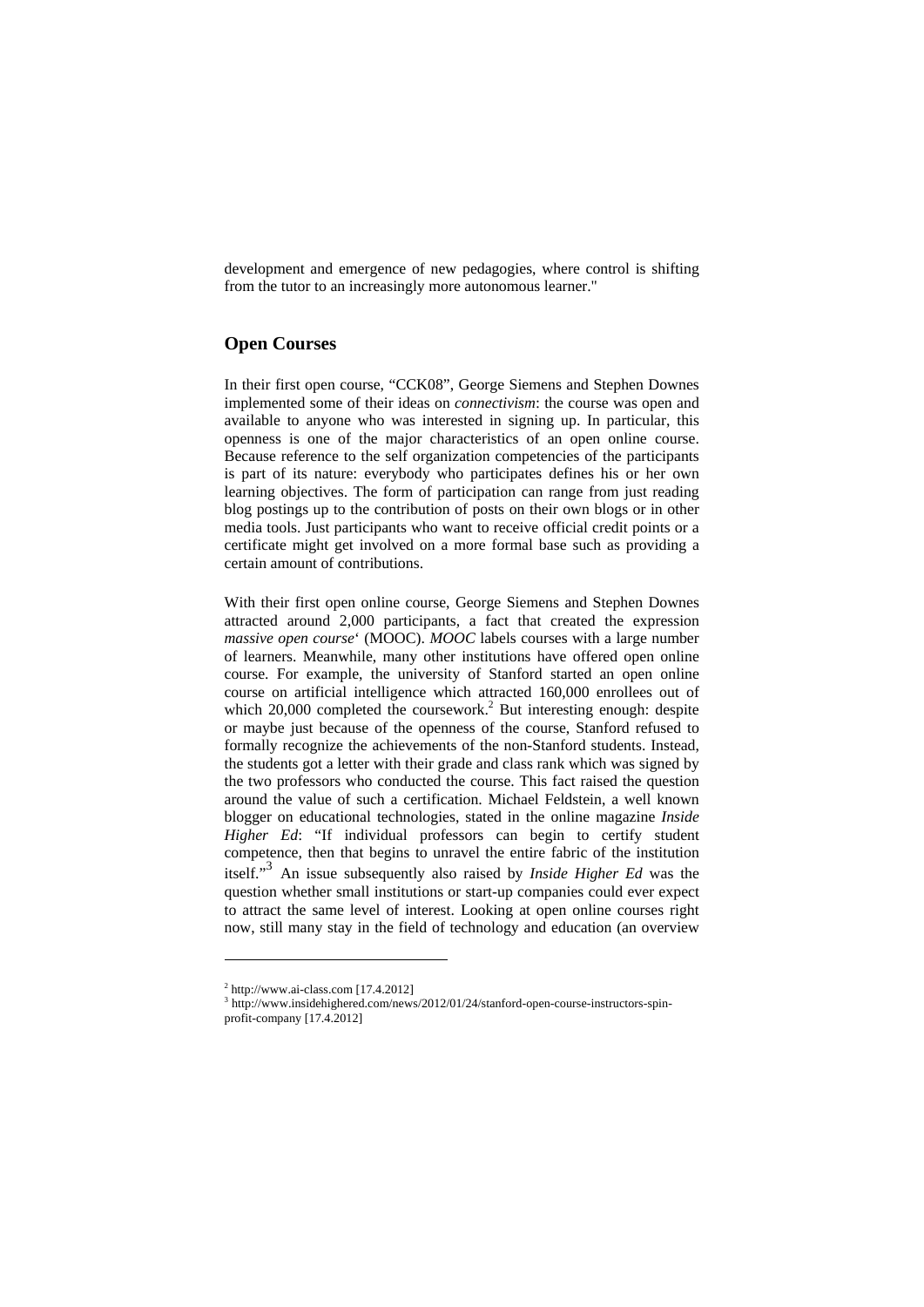of MOOC examples can be found in Wikipedia<sup>4</sup>). 2011 George Siemens and Stephen Downes started another open course on *Connectivism and Connective Knowledge* which by now is the third repetition of the first one under this title, and further courses such as *LAK11 - Learning and Knowledge Analytics* (Spring 2011)<sup>5,</sup> *PLENK - Personal Learning Environments Networks and Knowledge* (fall 2010)<sup>6</sup>, and *Change: Education, Learning, and Technology!* (Fall  $2011$ )<sup>7</sup>. In 2011, the first German open course started under the title *Future of Learning*<sup>8</sup> which results are described in this papers along with the observations upon different modes and degrees of participation.

By now, several authors have discussed the intention and structure of open courses – a discussion which mainly takes place in blogs or within open online courses themselves. John S.F. Mark recently has differenciated several types of open online courses:<sup>9</sup>

- As an example for an *instructivist approach* which is mainly driven by knowledge acquisition he refers to the above mentioned course at Stanford on artificial intelligence.<sup>10</sup>
- The  $EduMOOC^{11}$  is given as an example for knowledge acquisition but with the intention for deeper understanding of concepts. This is called a *cognitivist approach.*
- In terms of knowledge growth and development (pattern recognition), and as a concept for learning, participation and reflection he mentions the course *mobiMOOC*<sup>12</sup> as an example for a more *constructivist approach*. A *social constructivist* concept would even more rely on the exchange and sharing in social contexts (but is maybe difficult to distinguish in detail from the next category, the *connectivist approach).*

 $\overline{a}$ 

<sup>4</sup> http://en.wikipedia.org/wiki/Massive\_open\_online\_course#Examples\_of\_MOOCs

 $\frac{5 \text{ ht} \cdot \cdot \cdot \cdot \cdot \cdot \cdot \cdot \cdot}{6 \text{ http://www.learninganalysis.net/?p=28 [17.4.2012]}}\n\frac{6 \text{ http://www.learninganalysis.net/?p=28 [17.4.2012]}}{\text{http://change.mooc.ca/ [17.4.2012]}}$ 

 $8 \frac{\text{http://www.opencourse2011.de}}{\text{http://www.opencourse2011.de}}$  [17.4.2012]

 $h_{\text{th}}$  //suifaijohnmak.wordpress.com/2012/04/01/change11-cck12-what-are-the-main-<br>differences-among-those-moocs/[17.4.2012]

differences-among-those-moon/ [17.4.2012]<br><sup>11</sup> https://sites.google.com/site/edumooc/ [17.4.2012]

 $12 \text{ http://mobimooc.wikispaces.com/a+MobiMOOC+hello%21 [17.4.2012]$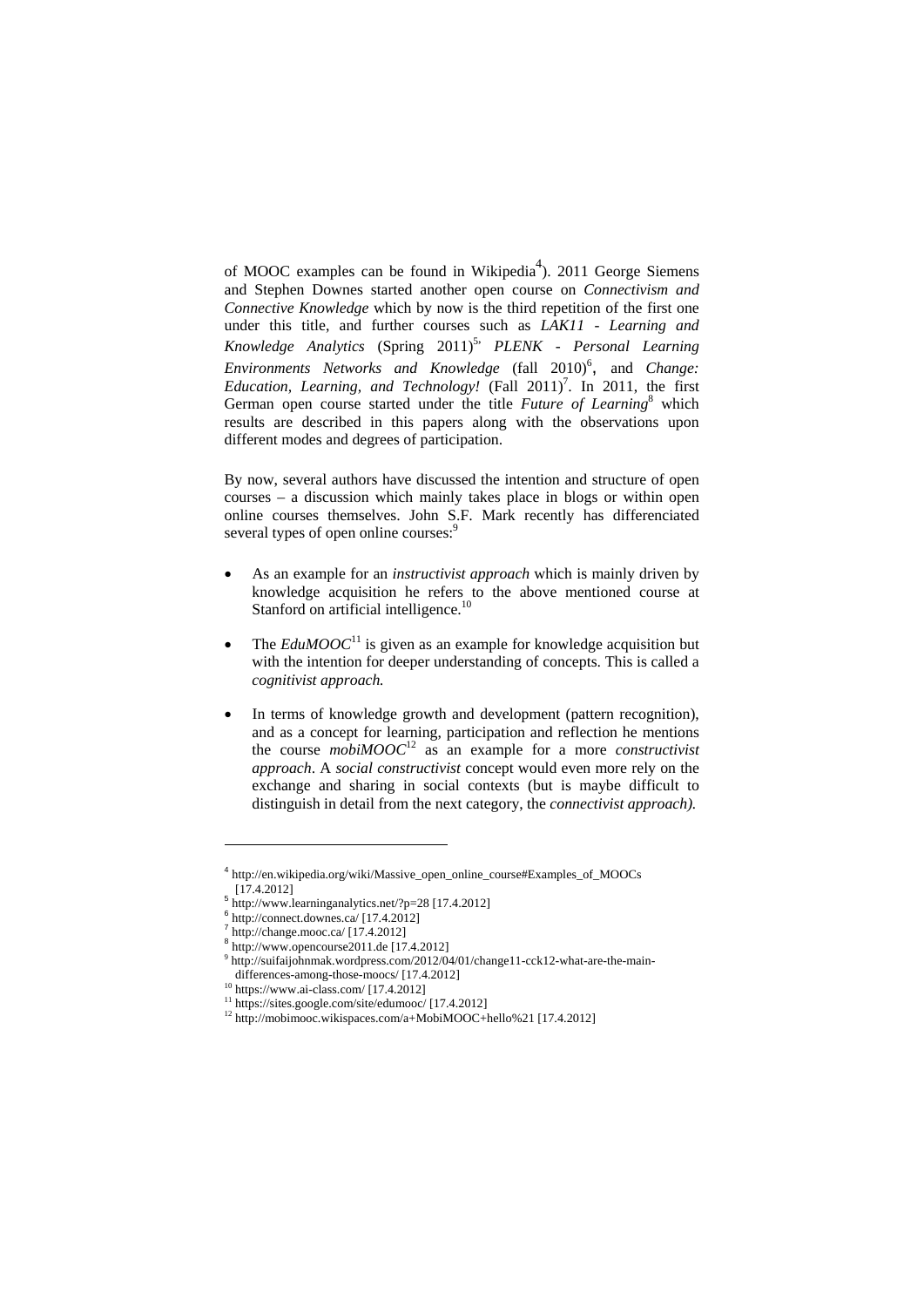As examples for an even more *connectivist approach* he mentioned the above listed courses *CCKs*, *PLENK2010*, *Change11*, and *MobileMOOC 11*.

Discussion of this differentiation in blogs and courses rather led to disagreement or confusion, as not everybody could share Mark's classification<sup>13</sup>. Nevertheless, each open online course seems to have an instructional design concept which expresses itself in its openness, and mainly in how much participants can define their learning outcomes on their own or how much these are predefined – especially if they can achieve some type of certificate – and how much participants are guided through the course. This leads us to the question of the role of the course facilitators – an issue which Mark $\degree$  also discussed in his article mentioned above. Under the question "Should we manage or lead in a MOOC?" he states: "If the content of the course is based on the connection of the agents and entities (i.e. networked learning), whereas the agents interacting among the networks would play an important role in shaping, charting and developing the course and its content, then leading the course is more important than the mere managing of the course, by the agents." The role of the facilitator was also one of the issues, the organizers of the course *Future of Learning* had to define.

#### **The open course** *Future of Learning*

The open course *Future of Learning* was organized by Claudia Bremer, Detlef Kroemker and David Weiss of the e-learning center at the University of Frankfurt, *studiumdigitale*<sup>14</sup>, and Jochen Robes, an e-learning expert and well known blogger<sup>15</sup>. Referring to the categories described above, it could be located somewhere in the category of the *social constructivist* or *connectivist approach*, since the categorization is not totally defined up to now and maybe never will. Definitely, participants were asked to define their own learning objectives and material was provided only through list of links and a one hour talk in a video conferencing tool each week. The course was ran over 14 weeks, starting in May 2011. Each week at new

 $\overline{a}$ 

<sup>13</sup> http://www.hsw-learningblog.de/2012/04/opco12-trends-im-e-teaching-der-horizon-reportunter-der-lupe/ $[17.4.2012]$ <sup>14</sup> http://www.studiumdigitale.de [17.4.2012]

 $15$  http://weiterbildungsblog.de [17.4.2012]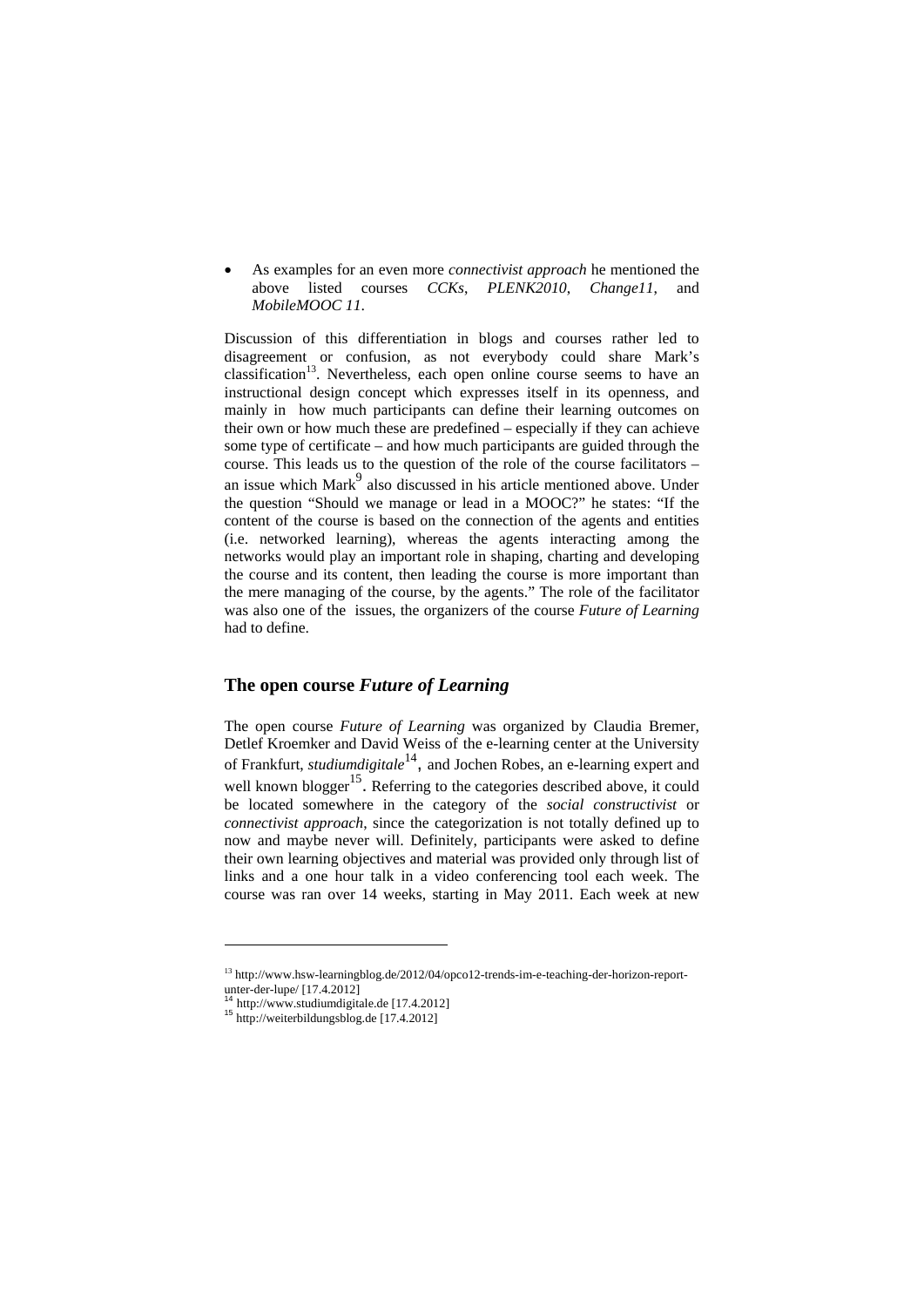topic was addressed, ranging from mobile learning, game based learning, micro blogging, up to media competencies, and learning in social networks.

Each Monday, the topic was opened by a blog post by one of the organizers, introducing the topic of the week. Intentionally the video session with the experts was held on a Wednesday evening, so the participants could start to discuss the topics without input from an expert. Since open courses are built on the contribution of the participants, this setting was chosen intentionally. Additionally to the blog posts, literature and links were provided to each topic. Blog posts of participants were collected through a tool called *aggregator* which copied especially marked posts on participants' blogs into the main open course blog (in the main course blog participants could not post contributions manually except for comments). Additionally, they provided audio messages, created online newspapers, contributed twitter tweets (which turned out to become one of the mainly used media tools), and used etherpads. Wednesday evenings, a live video session was provided where experts discussed in a moderated online event with participants and/or held a speech or presentation. Often presentation and discussion were combined in this one hour session and sometimes two experts discussed a topic or provided two different perspectives on one issue. The video sessions were recorded and provided in an ustream channel. At the end of the week, a summarizing blog post was sent out as a newsletter to the enrolled participants which closed the weekly session - nevertheless discussions on topics could go on the participants' blogs, comments and other media formats.

## **Results**

The open course *Future of Learning* attracted around 900 participants who registered for the newsletter. Around  $40 - 60$  participated in the video sessions synchronously. About the same number of participants contributed blog posts on a regular base, left comments or twitter tweets. At the end of the course, a questionnaire was provided which was previously developed with the participants in an etherpad. Out of the 65 participants who answered the questionnaire 50.8% were women, 49,2% men. The age groups added up as the following figure shows: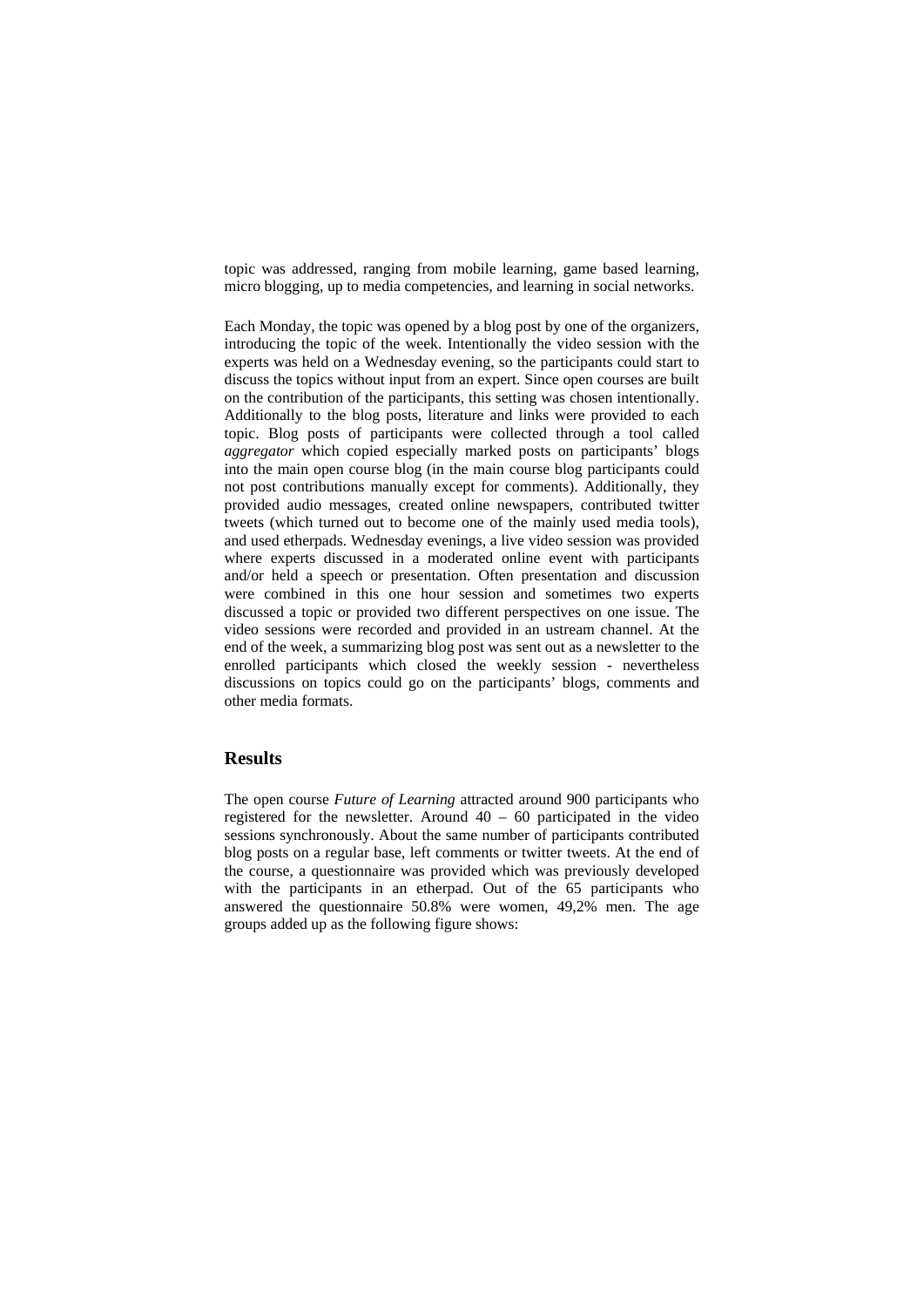

 49,2% of the participants who filled out the questionnaire did not have any children – a fact that was anticipated by the organizers during the course when observing the hours of contributions. Being asked how much time the participants spend per week or day on the open course, they answered as shown in figure 2:



Figure 2: Hours spent on the open course in average

Upon the question, which media tool was most important for their participation, twitter turned out to be the main tool beside the course blog: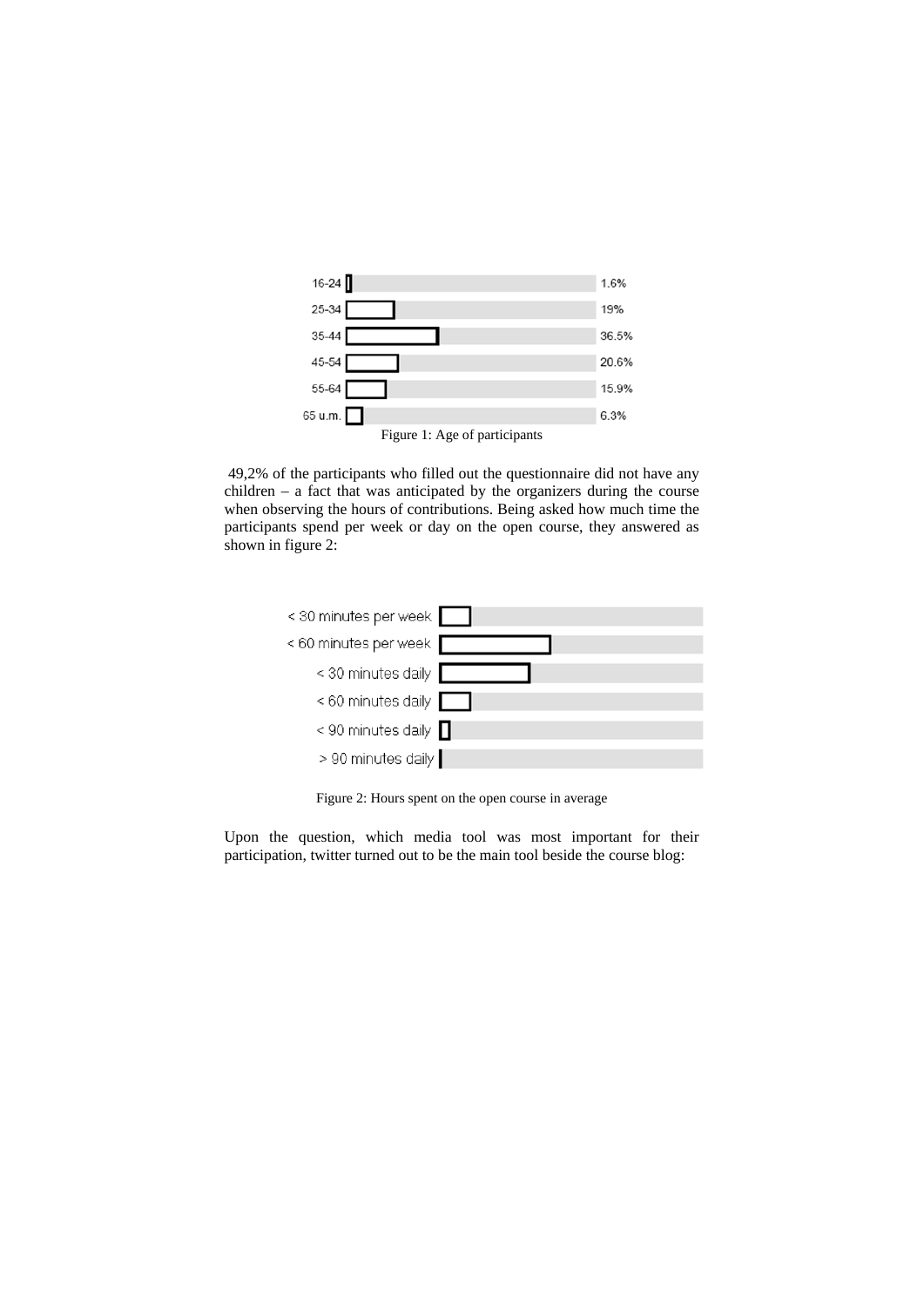

Figure 3: Importance of tools for participation

Further considerations were applied upon the development of engagement and participation over the fourteen weeks, the roles and behavior of different target groups during the course, and the role and function of organizers and facilitators. Figure 4 shows the involvement of different target groups.



Figure 4: Involvement of different target groups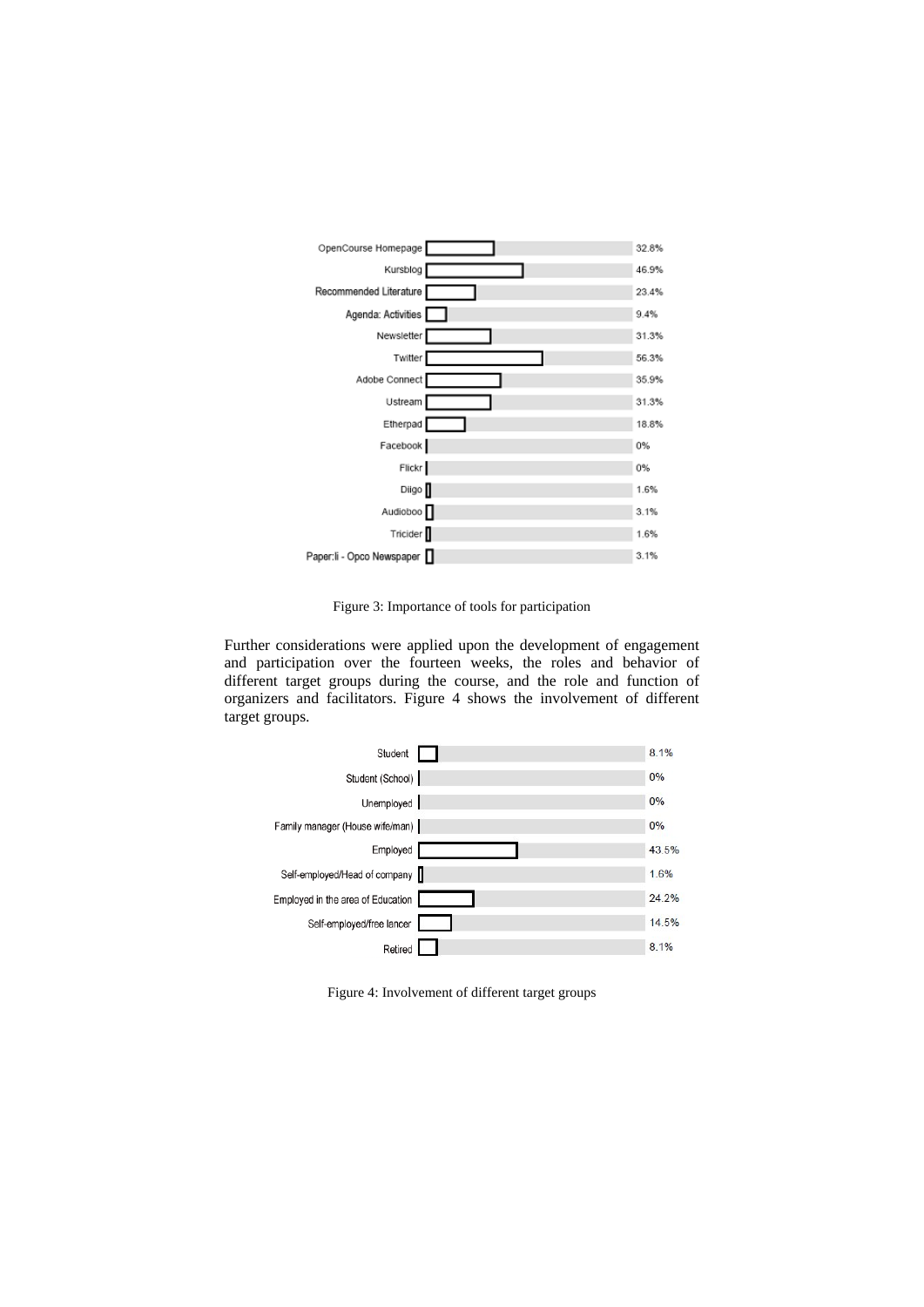Looking at the specific participation pattern of different target groups it turned out that self employed and employed trainers in adult education seemed to be a very self confident group with high rates of blog posts while school teachers turned out to be more reluctant to post comments actively and stayed rather observant.

The overall participation shows a declining interest, although a very interactive live session in week 8 caused a short peak in week 8 and 9 as a reaction.



Figure 5: Participation

# **Lessons learned and future perspectives**

One conclusions of the discussions and observations is that open online course of the type as *Future of Learning* are mainly appropriate for learners who are intrinsically motivated and can organize themselves well. Also they need a certain degree of media competencies in order to participate actively. And observation which is confirmed in other online courses as well.<sup>16</sup>

Out of these considerations and experiences, a new open course was just started  $2012^{17}$  in which the organizers seize some of the ideas for improvement which came up with the results around the open course in 2011. One decision was to provide longer periods of time per topic, so these

<sup>16</sup> http://www.aldinhe.ac.uk/ojs/index.php?journal=jldhe&page=article

<sup>&</sup>amp;op=view&path[]=159&path[]=108 [17.4.2012]

<sup>17</sup> http://www.opco12.de [17.4.2012]